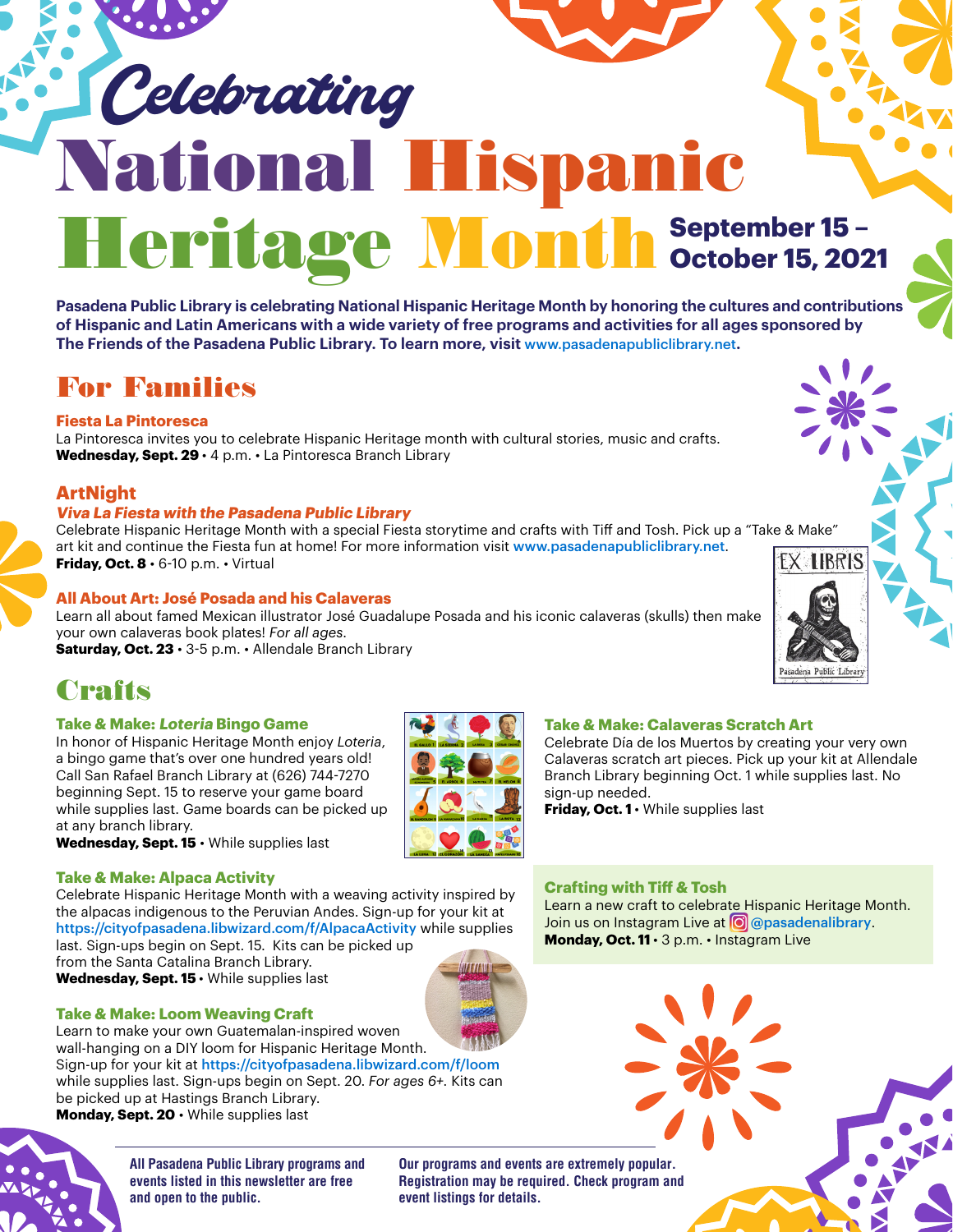

#### **Ages 3-5**

#### **Léeme Un Cuento**

Spanish Storytime/Hora de Cuentos en EspañolJoin us for a Spanish language storytime.

**Wednesdays (Except Sept. 29, Oct. 20 & 27)** • 4 p.m. La Pintoresca Branch Library

#### **Hispanic Heritage Tales and Craft**

Come, join us for a special storytime and craft for Hispanic Heritage month.

**Wed. Sept. 15** • 3-4 p.m. • Villa Parke Branch Library

#### **Baila Baila Bilingual Music Concert**

Celebrate Spanish English bilingualism as you and your little one sing along, shimmy and maybe learn new words with Baila Baila Music! *For ages 3-5 and their caregivers.*  Sign up at [https://pasadena.evanced.info/signup/Event](https://pasadena.evanced.info/signup/EventDetails?eventid=4681) [Details?eventid=4681](https://pasadena.evanced.info/signup/EventDetails?eventid=4681) or call Lamanda Park Branch Library at (626) 744-7266.

**Saturday, Oct. 2** • 10:30 a.m. • Lamanda Park Branch Library

#### **Preschool Storytime**

Join us for cultural stories, music, and a craft in honor of Cuba.

**Wednesday, Oct. 13** • 10:30 a.m. Linda Vista Branch Library

#### **Ages 5-12**

#### **DIY Mini Piñata**

Learn about the rich history of piñatas as we celebrate Hispanic Heritage Month then make a mini one of your own. Sign up at <https://cityofpasadena.libwizard.com/f/pinata>. **Saturday, Oct. 9** • 11 a.m.-noon

Santa Catalina Branch Library

## For Teens

#### **Out of the Pantry**

Cook up a tasty dish with ingredients from the pantry. To celebrate Hispanic Heritage Month we'll be making pumpkin empanadas. Cooking supplies are available for pickup from Hastings or La Pintoresca branch libraries. To attend Out of the Pantry sign up at <https://pasadena.evanced.info/signup/EventDetails?EventId=4630>. **Wednesday, Oct. 6** • 4 p.m. • Zoom

#### **Paint with Us**

Join us for a virtual art tutorial inspired by Hispanic Heritage Month. Supplies available if needed. View the live stream at <https://youtube.com/user/pasadenalibrary>. *For ages 12-18.* To attend Paint with Us and register for supplies, sign up at <https://pasadena.evanced.info/signup/EventDetails?EventId=4632>.

**Friday, Oct. 8** • 4 p.m. • YouTube

## Spanish Conversation Group

Want to practice and improve your spoken Spanish? Join our conversational Spanish group now on Zoom! Volunteers and attendees help you to make personal progress and provide lots of practice speaking in Spanish. For all adults of any Spanish speaking level. Sign up at <https://pasadena.evanced.info/signup>.

**Thursdays** • 2:30-4 p.m. • Zoom



#### **Grade 2**

#### **Lucha Libros Mask and Information Night**

Second graders, get ready to do battle in a reading competition like no other! In this year long program, you



will read four chapter books and answer comprehension questions about what you read. You'll earn a participation prize at each meeting plus competition points.

All of the books are available in Spanish and English. Read them in whichever language is easiest for you. Questions will be asked in both languages, so everyone can participate and enjoy. Sign up at [https://pasadena.evanced.info/signup/EventDetails?EventId=](https://pasadena.evanced.info/signup/EventDetails?EventId=4638&backTo=Calendar&startDate=2021/09/01) [4638&backTo=Calendar&startDate=2021/09/01](https://pasadena.evanced.info/signup/EventDetails?EventId=4638&backTo=Calendar&startDate=2021/09/01). **Thursday, Sept. 16** • 4:30 p.m. • Zoom

#### **Lucha Libros Battle #1**

Second grade luchadores meet to answer questions about the book *Saraí and the Meaning of Awesome* by Saraí González and Monica Brown. Sign up at [https://pasadena.evanced.info/signup/EventDetails?](https://pasadena.evanced.info/signup/EventDetails?EventId=4644&backTo=Calendar&startDate=2021/10/01) [EventId=4644](https://pasadena.evanced.info/signup/EventDetails?EventId=4644&backTo=Calendar&startDate=2021/10/01).

**Thursday, Oct. 21** • 4:30 p.m. Lamanda Park Branch Library

#### **Grades 3-5 Read Around the World Book Club Visits Colombia**

Join us as we discuss author Anika Fajardo's book, What if a Fish in celebration of Hispanic Heritage Month. Learn about Colombia and make Colombian chivas (buses) out of paper.

**Wednesday, Sept. 22** • 4-5 p.m. Lamanda Park Branch Library





Wh



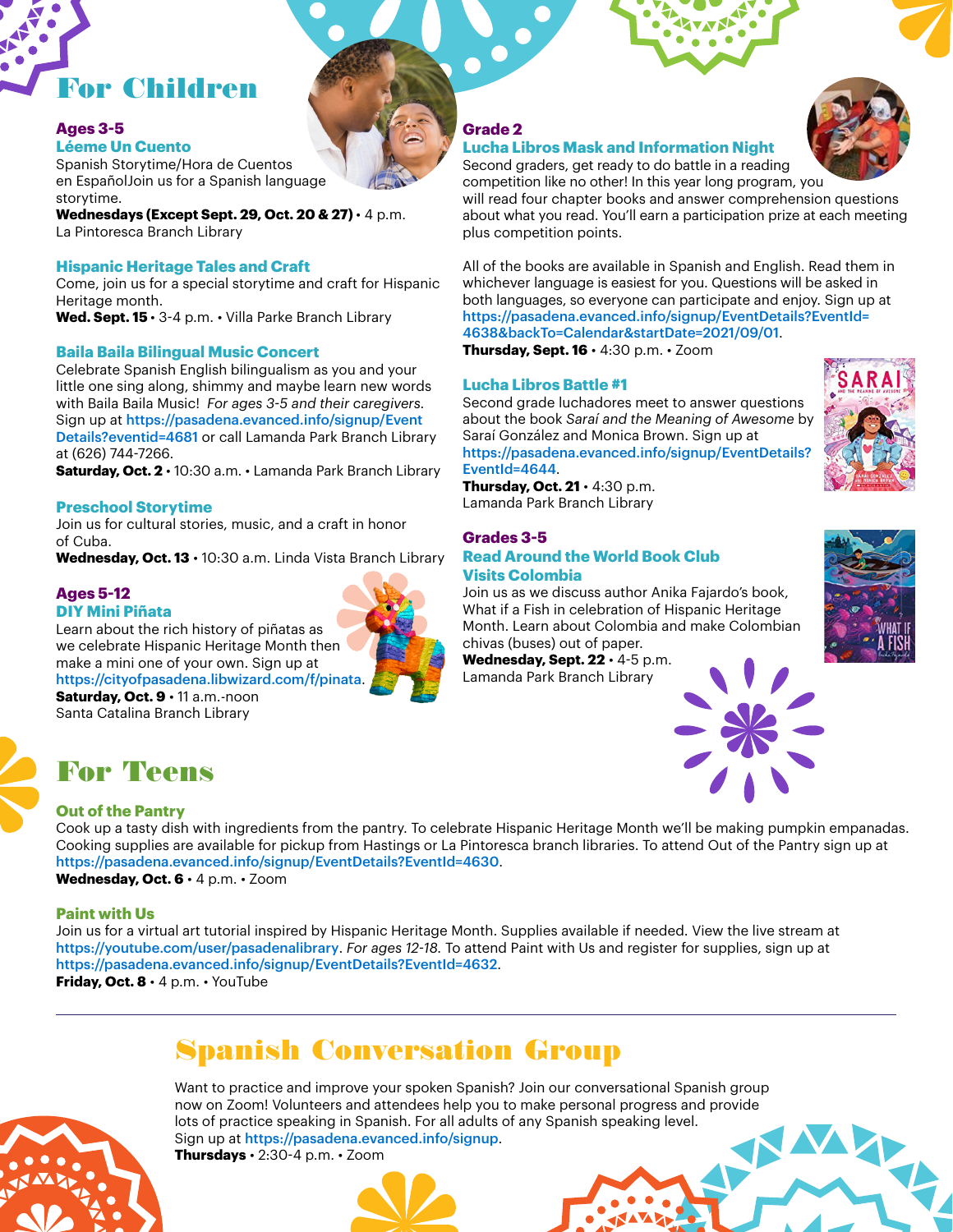

## Authors & their Journeys Series

#### **Alex Espinoza: Still Water Saints**

*Still Water Saints* chronicles a momentous year in the life of Agua Mansa, home to the Botánica Oshún, where people come seeking charms, herbs, and candles. Above all, they seek the guidance of Perla Portillo, the shop's owner, who has served the community for years, arming her clients with the

tools to overcome all manner of crises. Alex Espinoza is the Tomás Rivera Endowed Chair of Creative Writing at the University of California Riverside. To attend sign up at [https://pasadena.evanced.info/signup/](https://pasadena.evanced.info/signup/EventDetails?EventId=4746) [EventDetails?EventId=4746](https://pasadena.evanced.info/signup/EventDetails?EventId=4746).

**Wednesday, Sept. 15** • 5 p.m. • Zoom

#### **Ingrid Rojas Contreras: Fruit of the Drunken Tree**

Inspired by the author's own life, *Fruit of the Drunken Tree* is a powerful testament to the impossible choices women are often forced to make in the face of violence and the unexpected connections that can blossom out of desperation. Silver medal winner in

First Fiction from the California Book Awards, and a *New York Times* editor's choice. Ingrid Rojas Contreras is a Visiting Writer at Saint Mary's College. To attend sign up at [https://pasadena.evanced.info/](https://pasadena.evanced.info/signup/EventDetails?EventId=4748) [signup/EventDetails?EventId=4748](https://pasadena.evanced.info/signup/EventDetails?EventId=4748).

**Thursday, Sept. 16** • 5 p.m. • Zoom

#### **Michael Jaime-Becerra: Every Night Is Ladies Night**

With a cast of characters so vivid they seem to leap from the page, this collection of linked short stories offers a portrait of individuals aching to find their place in an indifferent world. Michael Jaime-Becerra is a professor at

the University of California, Riverside. To attend sign up at [https://pasadena.evanced.info/signup/](https://pasadena.evanced.info/signup/EventDetails?EventId=4752) [EventDetails?EventId=4752](https://pasadena.evanced.info/signup/EventDetails?EventId=4752).

**Wednesday, Sept. 22** • 5 p.m. • Zoom



#### **Latinos in Pasadena**

Many written histories of Pasadena are rich in details about well-known citizens, time-honored traditions, and storied communities like Millionaires Row. A fuller story of Pasadena highlights the diversity of experiences that are part of the history of Latinos in Pasadena. Culled from oral histories, newspaper clippings, family photos, and archival images they give us a peek into the history of Latinas and Latinos who were vital to the development of Pasadena. To attend at [https://pasadena.evanced.info/signup/EventDetails?EventId=4](https://pasadena.evanced.info/signup/EventDetails?EventId=)920. **Thursday, Sept. 29** • 5 p.m. • Zoom

#### **Rubén Martínez: Crossing Over: A Mexican Family On The Migrant Trail**

The U.S.-Mexican border is one of the most permeable boundaries in the world, breached daily by Mexicans in search of work. Yet the migrant gambit is perilous. Thousands die crossing the line and those who reach "the other side" are branded illegals, undocumented and unprotected. In *Crossing Over*, Rubén Martínez puts a human face on the phenomenon. Now a



professor and the Fletcher Jones Endowed Chair, Loyola Marymount University at Loyola Marymount University, Martínez is the author of multiple awardwinning books. To attend at [https://pasadena.evanced.info/signup/Event](https://pasadena.evanced.info/signup/EventDetails?EventId=4894) [Details?EventId=4894](https://pasadena.evanced.info/signup/EventDetails?EventId=4894).

**Thursday, Oct. 7** • 5-6 p.m. • Zoom

**How Hispanic Architecture has helped Shape Pasadena's Cityscape** Spanish influenced architecture is one of the great Latino contributions to American culture, with millions of examples from California to Florida, built by tens of millions of people, over the last four hundred years.

Learn how the Spanish/Hispanic/Latino architectural design vocabulary evolved over a thousand years spanning four continents,and how it has been employed here in Pasadena. Presented by Dave Nufer, program developer and docent with Pasadena Heritage and the Los Angeles Conservancy. To attend sign up at <https://pasadena.evanced.info/signup/EventDetails?EventId=4911>. **Wednesday, Oct. 13** • 4-5 p.m. • Zoom

#### **Susana Porras: To Compostela and Beyond! A Poet's Chronicle of the Camino De Santiago**

Author and poet Susana Porras discusses the myriad of culinary experiences she and her father encountered on their pilgrimage to the Camino de Santiago, as well as her experiences walking the Camino. She will also share the poetry she wrote while on her journey and the inspiration behind it.



**Wednesday, Oct. 20** • 5:30-6:30 p.m. • Hastings Branch Library

## Beyond the Book – PPL's Book Groups

Our book groups are now being offered in-person and virtually, two different formats that allow you to keep in contact with your fellow book lovers as you discuss new books together.

#### **Just Reads**

Join us as we discuss *Inventing Latinos: A New Story of American Racism* by Laura Gómez. Sign up at [https://pasadena.evanced.](https://pasadena.evanced.info/signup/EventDetails?EventId=4749) [info/signup/EventDetails?](https://pasadena.evanced.info/signup/EventDetails?EventId=4749) [EventId=4749](https://pasadena.evanced.info/signup/EventDetails?EventId=4749). **Saturday, Sept. 18**

10:30 a.m. • Zoom



#### **Hill Avenue Book Club**

Join us online as we celebrate Hispanic Heritage Month and discuss *My Broken Language: A Memoir* by Quiara Alegría Hudes. Sign up at [https://pasadena.evanced.](https://pasadena.evanced.info/signup/EventDetails?EventId=4754) [info/signup/EventDetails?](https://pasadena.evanced.info/signup/EventDetails?EventId=4754) [EventId=4754](https://pasadena.evanced.info/signup/EventDetails?EventId=4754). **Saturday, Sept. 25** 10:30 a.m. • Zoom



#### **Allendale Book Discussion** We will discuss *The House of Broken Angels* by Luis Alberto Urrea. **Saturday, Oct. 2** • 10:30 a.m. • Allendale Branch Library